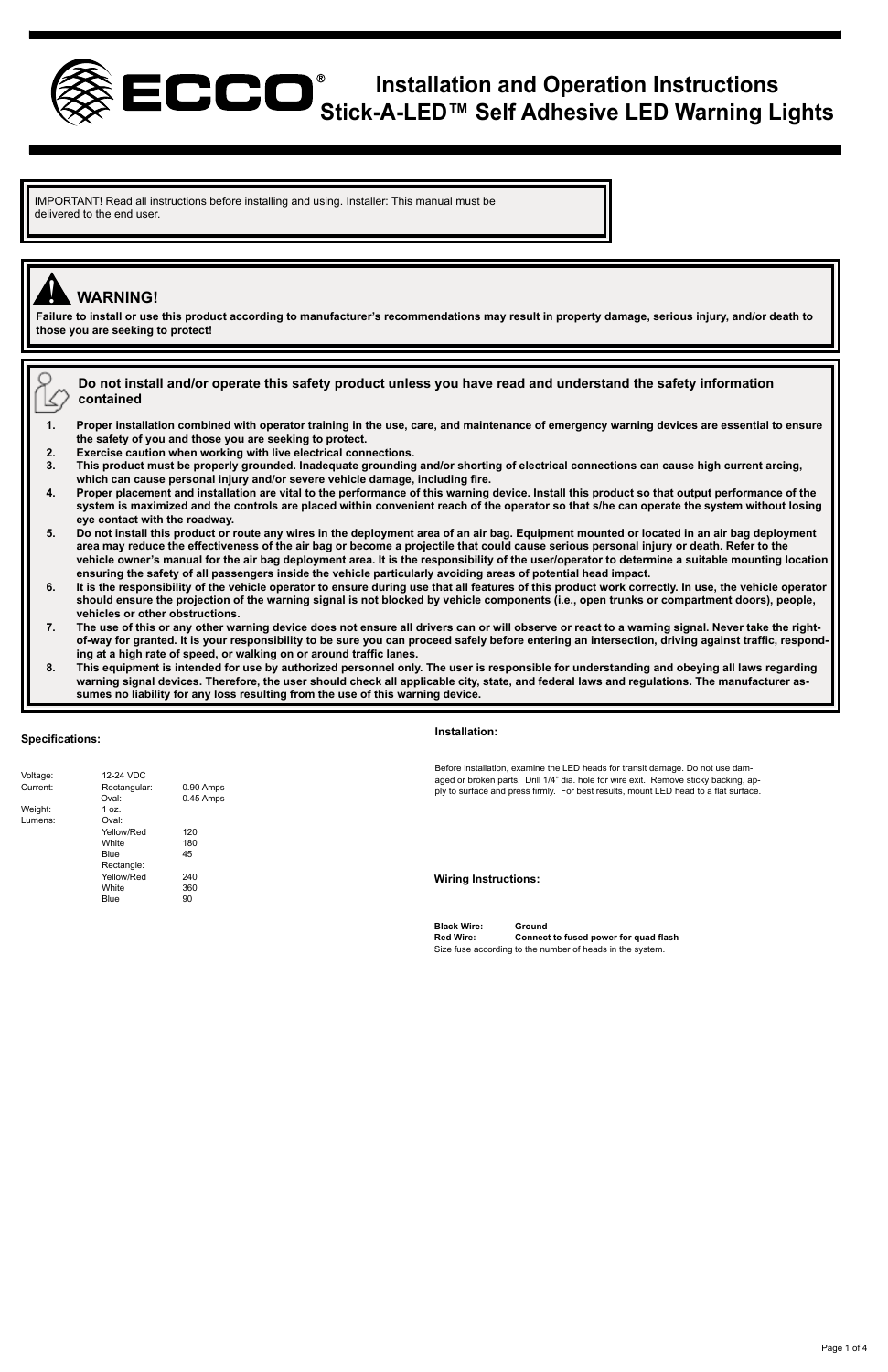Manufacturer Limited Warranty and Limitation of Liability:

Manufacturer warrants that on the date of purchase, this product will conform to Manufacturer's specifications for this product (which are available from the Manufacturer upon request). This Limited Warranty ktends for twelve (12) months from the date of purchas

DAMAGE TO PARTS OR PRODUCTS RESULTING FROM TAMPERING, ACCIDENT, ABUSE, MISUSE, NEGLIGENCE, UNAPPROVED MODIFICATIONS, FIRE OR OTHER HAZARD; IMPROPER INSTALLA-TION OR OPERATION; OR NOT BEING MAINTAINED IN ACCORDANCE WITH THE MAINTENANCE PROCEDURES SET FORTH IN MANUFACTURER'S INSTALLATION AND OPERATING INSTRUCTIONS VOIDS THIS LIMITED WARRANTY.

### Exclusion of Other Warrant

MANUFACTURER MAKES NO OTHER WARRANTIES, EXPRESSED OR IMPLIED. THE IMPLIED WARRANTIES FOR MERCHANTABILITY, QUALITY OR FITNESS FOR A PARTICULAR PURPOSE, OR ARISING FROM A COURSE OF DEALING, USAGE OR TRADE PRACTICE ARE HEREBY EXCLUDED AND SHALL NOT APPLY TO THE PRODUCT AND ARE HEREBY DISCLAIMED, EXCEPT TO THE EXTENT PROHIBITED BY APPLICABLE LAW. ORAL STATEMENTS OR REPRESENTATIONS ABOUT THE PRODUCT DO NOT CONSTITUTE WARRANTIES.

### es and Limitation of Liability

MANUFACTURER'S SOLE LIABILITY AND BUYER'S EXCLUSIVE REMEDY IN CONTRACT, TORT (INCLUDING NEGLIGENCE), OR UNDER ANY OTHER THEORY AGAINST MANUFACTURER REGARD-ING THE PRODUCT AND ITS USE SHALL BE, AT MANUFACTURER'S DISCRETION, THE REPLACEMENT OR REPAIR OF THE PRODUCT, OR THE REFUND OF THE PURCHASE PRICE PAID BY BUYER FOR NON-CONFORMING PRODUCT. IN NO EVENT SHALL MANUFACTURER'S LIABILITY ARISINTED WARD WARRANTY OR ANY OTHER CLAM RELATED TO THE MANUFACTURER'S THE MANUFACTURER'S THE MANUFACTURER'S THE MANUFACTURER'S ELIABLE FOR LOST PROFI COST OF SUBSTITUTE EQUIPMENT OR LABOR, PROPERTY DAMAGE, OR OTHER SPECIAL, CONSEQUENTIAL, OR INCIDENTAL DAMAGES BASED UPON ANY CLAIM FOR BREACH OF CONTRACT, IMPROPER INSTALLATION, NEGLIGENCE, OR OTHER CLAIM, EVEN IF MANUFACTURER OR A MANUFACTURER'S REPRESENTATIVE HAS BEEN ADVISED OF THE POSSIBILITY OF SUCH DAM-AGES. MANUFACTURER SHALL HAVE NO FURTHER OBLIGATION OR LIABILITY WITH RESPECT TO THE PRODUCT OR ITS SALE, OPERATION AND USE, AND MANUFACTURER NEITHER ASSUMES NOR AUTHORIZES THE ASSUMPTION OF ANY OTHER OBLIGATION OR LIABILITY IN CONNECTION WITH SUCH PRODUCT.

This Limited Warranty defines specific legal rights. You may have other legal rights which vary from jurisdiction to jurisdictions. Some jurisdictions do not allow the exclusion or limitation of incidental or consequently ....<br>ial damages.

## ©2011 ECCO



833 West Diamond St Boise, Idaho 83705 Customer Service USA 800-635-5900 UK +44 (0)113 237 5340 AUS +61 (0)3 63322444 www.eccoesg.com



# **Instrucciones de instalación y uso, luces de advertencia LED auto-adhesivas Stick-A-LED™**

¡IMPORTANTE! Lea todas las instrucciones antes de la instalación y el uso. Instalador: El presente manual debe entregarse al usuario final.

## **¡ADVERTENCIA!**

**En caso de no instalar ni utilizar este producto conforme a las sugerencias del fabricante se podrían ocasionar daños a la**  ! **propiedad, lesiones graves personales o el deceso del usuario y de las personas que se busca proteger.**

**No instale u opere este producto de seguridad a menos que haya leído y comprendido la información de seguridad que contiene este manual.** K,

- **1. Para garantizar su seguridad y la de todos aquellos a los que desea proteger, es importante que exista una adecuada instalación, así como también una capacitación de los operadores para el uso, el cuidado y el mantenimiento de los dispositivos de alerta de emergencias. 2. Opere con precaución cuando trabaje con conexiones eléctricas en tensión.**
- 
- **3. El producto deber conectarse a tierra adecuadamente. Una conexión incorrecta o cortocircuito en las conexiones eléctricas puede ocasionar**
- arcos de alta tensión lo que, a su vez, puede producir heridas o daños a su vehículo y fuego inclusive.<br>Para un buen desempeño del dispositivo de alerta, es de vital importancia que exista una instatación adecuadas. Instal **operar el sistema sin perder el contacto visual de la calzada.**
- 5. No instale el producto o fije algún cable en el área de despliegue de la bolsa de aire. Los equipos que se instalen o se coloquen en el área de<br>despliegue de la bolsa de aire pueden reducir la efectividad de la bolsa, o **muerte. Consulte el manual de usuario del vehículo acerca del área de despliegue de la bolsa de aire. Es responsabilidad del usuario/operador determinar una ubicación adecuada para la instalación, con el fin de garantizar la seguridad de todos los pasajeros dentro del vehículo y evitar particularmente las potenciales áreas de impacto de la cabeza.**
- **6. Es responsabilidad del operador del vehículo asegurarse de que todas las características del producto funcionen correctamente durante su**  operación. Durante su operación, el operador del vehículo debe asegurarse de que la proyección de las señales de alerta no se encuentre<br>bloqueada por componentes propios del vehículo (es decir, baúles o puertas abiertas),
- **7. El uso de este o cualquier otro dispositivo de alerta no garantiza que todos los conductores puedan observar o reaccionar a las señales de**  advertencia. Nunca subestime el derecho de paso. Es su responsabilidad asegurarse de que pueda proceder con seguridad antes de ingresar<br>en una intersección, conducir en contra del tráfico o a alta velocidad, y caminar por
- 8. Este equipo debe operarse solo por personal autorizado. El usuario es responsable de comprender y obedecer todas las leyes con respecto a<br>Ios dispositivos de señales de alerta. Por lo tanto, el usuario debe revisar toda **de alerta.**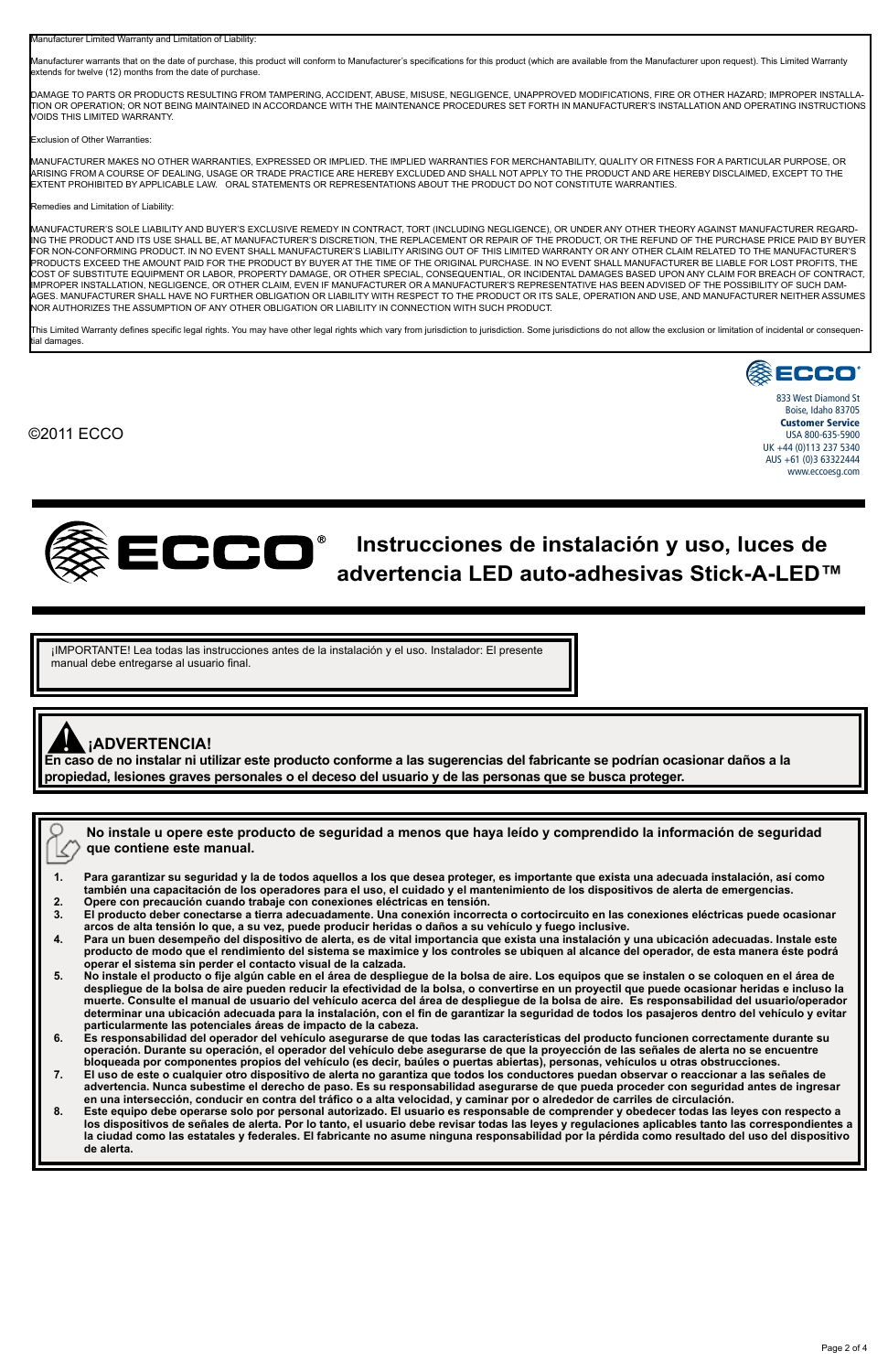### **Especificaciones:**

### **Instalación:**

| Tensión:<br>Corriente: | 12-24 VDC<br>Rectangular:<br>Ovalo: | 0.90 amperes<br>0.45 amperes | Antes de la instalación, inspeccione los cabezales LED para detectar si se produjeron daños<br>durante el traslado. No utilice piezas dañadas o rotas. Perfore el orificio de 1/4 pulg. (6.3)<br>mm) para la salida del cable. Retire el protector adhesivo, aplique a la superficie y presione |  |
|------------------------|-------------------------------------|------------------------------|-------------------------------------------------------------------------------------------------------------------------------------------------------------------------------------------------------------------------------------------------------------------------------------------------|--|
| Peso:                  | 28,35 g. (1 onza)                   |                              | firmemente. Para lograr los mejores resultados, realice el montaje del cabezal LED en una                                                                                                                                                                                                       |  |
| Lúmenes:               | Ovalo:                              |                              | superficie plana.                                                                                                                                                                                                                                                                               |  |
|                        | Amarillo o roio                     | 120                          |                                                                                                                                                                                                                                                                                                 |  |
|                        | Blanco                              | 180                          |                                                                                                                                                                                                                                                                                                 |  |
|                        | Azul                                | 45                           | Instrucciones del cableado:                                                                                                                                                                                                                                                                     |  |
|                        | Rectángulo                          |                              |                                                                                                                                                                                                                                                                                                 |  |
|                        | Amarillo o roio                     | 240                          | Cable negro:<br>Tierra                                                                                                                                                                                                                                                                          |  |
|                        | Blanco                              | 360                          | Conéctelo a alimentación con fusible para intermitencia cuádruple<br>Cable roio:                                                                                                                                                                                                                |  |
|                        | Azul                                | 90                           | El tamaño del fusible se determina según la cantidad de cabezales en el sistema.                                                                                                                                                                                                                |  |

### Limitación de responsabilidad y garantía limitada del fabricante:

El fabricante garantza que al momento de la compra, este producto cum el constante para el mismo disponibles a<br>producto está libre de defectos en sus materiales y en su fabrica de fabrica de secundada en el de de comprada más información, comuníquese con el fabricante. El fabricante, a criterio propio, reparará o cambiará todo producto que determine como defectuoso y que esté sujeto a la presente garantía limitad

EL DAÑO A LAS PIEZAS O PRODUCTOS QUE RESULTE DE LA MANIPULACIÓN INDEBIDA, ACCIDENTES, ABUSO, USO INDEBIDO, NEGLIGENCIA, MODIFICACIONES NO APROBADAS, INCENDIOS U OTROS PELIGROS, LA INSTALACIÓN O EL USO INCORRECTOS O LA FALTA DE MANTENIMIENTO CONFORME A LOS PROCEDIMIENTOS DE MANTENIMIENTO QUE SE ESTABLECEN EN LAS INSTRUCCIONES DE INSTALACIÓN Y USO DEL FABRICANTE, ANULA LA PRESENTE GARANTÍA LIMITADA.

LAS REPRESENTACIONES O DESCRIPCIONES ORALES DEL PRODUCTO QUE PUEDAN HABER SIDO REALIZADAS POR VENDEDORES, DISTRIBUIDORES, AGENTES U OTROS REPRESENTANTES DEL FABRICANTE NO CONSTITUYEN GARANTÍAS. ESTA GARANTÍA LIMITADA NO PODRÁ ENMENDARSE, MODIFICARSE NI AMPLIARSE EXCEPTO MEDIANTE UN ACUERDO ESCRITO FIRMADO POR UN REPRESENTANTE AUTORIZADO DEL FABRICANTE QUE HAGA REFERENCIA EN FORMA EXPRESA A ELLA.

Excusión de oras garanías: EL FABRICANTE NO OTORGA NINGUNA OTRA GARANTIA, EXPRESA O IMPLICITA. MEDIANTE LA PRESENTE, SE EXCLUYEN LAS GARANTIAS IMPLICITAS<br>DE COMERCIABILIDAD O APTITUD PARA UN PROPÓSITO EN PARTICULAR, QUE NO AL CONTRATO, DERECHOS POR DAÑOS O CUALQUIER OTRA TEORÍA CONTRA EL FABRICANTE RELACIONADA CON EL PRODUCTO Y SU USO SERÁ LA REPARACIÓN O EL REEMPLAZO DEL PRODUCTO SEGÚN SE DESCRIBE ANTERIORMENTE.

.<br>ción de responsabilidad: EN EL CASO DE RESPONSABILIDAD POR DAÑOS QUE SURJAN DE LA PRESENTE GARANTÍA LIMITADA O POR CUALQUIER OTRO RECLAMO RELACIONADO CON LOS PRODUCTOS DEL FABRICANTE, CON LA RESPONSABILIDAD DEL FABRICANTE FRENTE A LOS DAÑOS, QUEDARA LIMITADA AL IMPORTE PAGADO POR EL<br>PRODUCTO EN EL MOMENTO DE LA COMPRA ORIGINAL EL FABRICANTE NO SERÁ RESPONSAB CONTRACTUAL, INSTALACION INAPROPIAA, NEGLIGENCIA U OTROS, INCLUSO SI EL FABRICANTE O UNO DE SUS REPRESENTINTES HUBIER ANTICIPADO DE PORHOS DE DICHOS<br>DAÑOS. EL FABRICANTE NO TENDRÁ NINGUNA OTRA OBLIGACIÓN O RESPONSABILIDAD SUPONGA TODA OTRA OBLIGACIÓN O RESPONSABILIDAD RELACIONADAS CON DICHO PRODUCTO.

Esta garantía limitada define los derechos legales específicos. Es posible que tenga otros derechos legales que varían de estado a estado. Algunos estados no permiten la exclusión o limitación de daños resultantes o indirectos.



Servicio al cliente EE.UU. 800.635.5900 Reino Unido +44 (0)113 237 5340 AUS +61 (0)3 63322444 www.eccoesg.com

> An ECCO SAFETY GROUP™ Brand www.eccosafetygroup.com



# **Instructions d'installation et d'utilisation Lampe d'avertissement DEL adhésive Stick-A-LED™**

IMPORTANT! Avant d'installer et d'utiliser l'unité, lisez l'ensemble des instructions. Installateur : ce manuel doit être remis à l'utilisateur final.



## ! **AVERTISSEMENT!**

**Le non-respect des recommandations d'installation ou d'utilisation du fabricant peut entraîner des matériels, de graves blessures et/ou votre mort et celle de ceux que vous cherchez à protéger!**